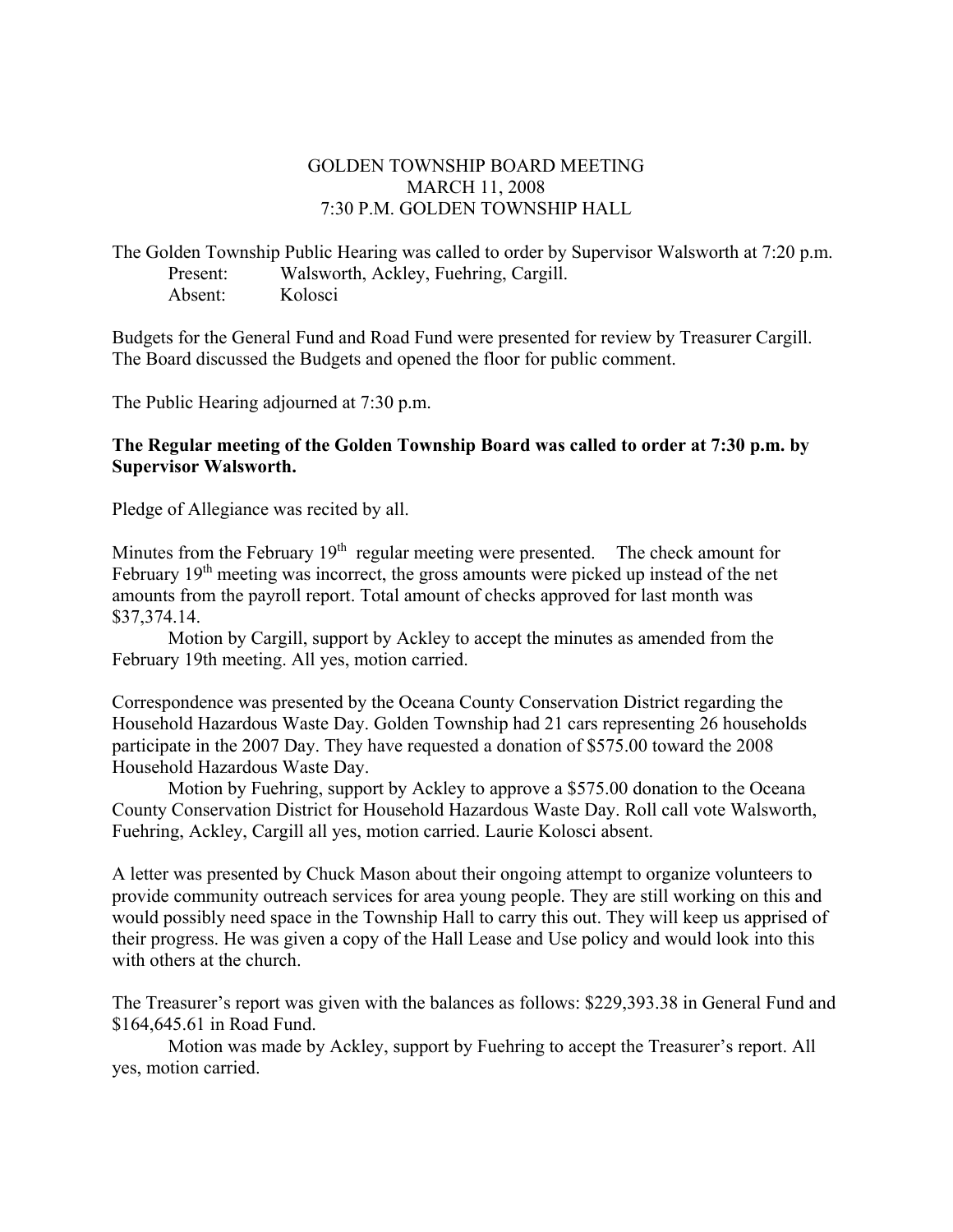Bills were presented for approval:

Motion by Fuehring, support by Ackley to approve check numbers 12525 through 12568 totaling \$28,433.74. Roll call vote Walsworth, Fuehring, Ackley, Cargill all yes, motion carried. Laurie Kolosci absent.

Zoning report was given by Jake Whelpley. 4 permits were written. 3 of these were for new houses. Jake and others on the Planning Commission attended a workshop on Smart Growth this month. Jake requests that the Township purchase a Smart Growth Survey at a cost of \$150.00. This survey is to help the Planning Commission with planning future growth.

 Motion by Fuehring, support by Ackley to purchase the Smart Growth Survey for a cost of \$150.00. Roll call vote Walsworth, Fuehring, Ackley, Cargill all yes, motion carried. Laurie Kolosci absent.

The Planning Commission will be holding several work sessions to get some of the zoning issues addressed. They will also be working on the Master Plan in the near future. Jake is doing a housing study of the last 3 years to determine what the current trend in housing is. There will be a Wind Turbine meeting on April 9th that Jake feels it would be beneficial. The owner of Val-du-Lakes is currently in negotiations to sell the campground, hopefully closing by March  $15<sup>th</sup>$ . The Planning Commission will have a new site plan from the new owner very soon.

Jake was on the roof of the Township Hall recently to fix a leak in the Assessor's office. The leak was a result of clogged drainage holes and was easily fixed. The roof looks to be in good shape, however some of the drainage basins don't have catch screens on them and this needs to be addressed soon.

Susan Mull has requested a split of parcel #64-006-036-100-04.

 Motion by Cargill, support by Fuehring to approve the split of parcel 64-006-036-100-04 as presented. All yes, motion carried.

Several Board members had a meeting with backers for the Silver Lake Sewer Project last week.

The Golden Township General Appropriations Act was read. (see attached).

 Motion by Ackley, support by Fuehring to adopt the resolution and General Appropriations Act. Roll call vote Walsworth, Fuehring, Ackley, Cargill all yes, motion carried. Laurie Kolosci absent.

The Planning Commission presented amendments to the Zoning Ordinance. These amendments are required primarily to comply with the Michigan Zoning Enabling Act of 2006 or are corrections and clarifications of the existing ordinances. (see attached).

 Motion by Fuehring, support by Cargill to approve the amendments to the Zoning Ordinance as presented. All yes, motion carried.

Carl has spoken to Mike Powers, the Chairman of the Fire Board about the amount requested from the Township. Mike is currently out of town, but Carl will meet with him upon his return. The Fire Board amount had been increasing at about \$3000.00 per year, however this year the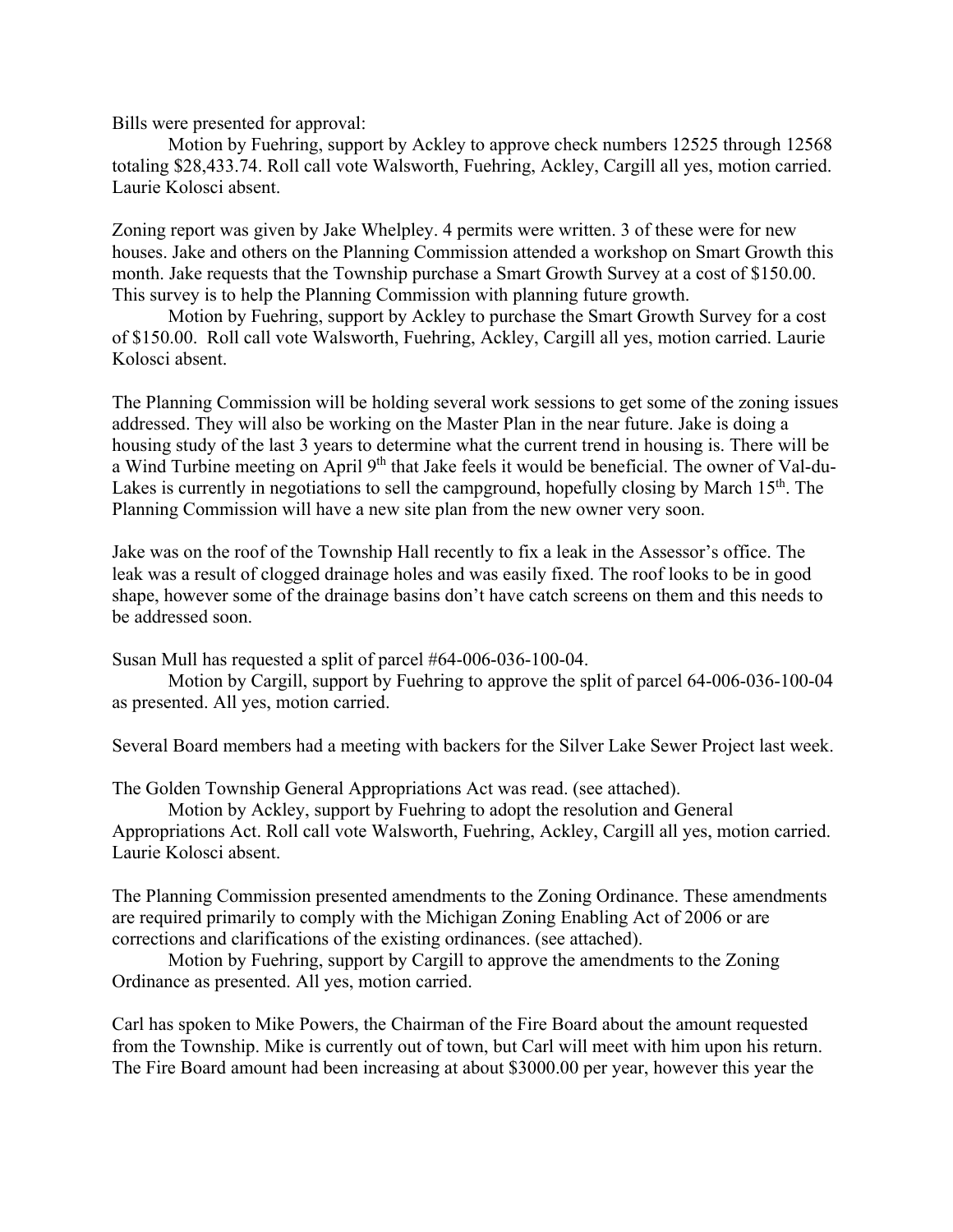increase was \$21,000.00. This was discussion was tabled until after Carl's meeting with Mike Powers.

A bill was presented from Moore & Bruggink for the work already done on the trail portion of the Silver Lake Corridor road project.

Motion by Cargill, support by Ackley to request that this bill be paid from the escrow account set up for the Silver Lake Road Project. All yes, motion carried.

Due to the change of address of the Township Hall, new voter registration cards must be issued. The cost of this is approximately \$550.00, which includes the cost of postage.

 Motion by Fuehring, support by Ackley to order new voter registration cards. Roll call vote Walsworth, Fuehring, Ackley, Cargill all yes, motion carried. Laurie Kolosci absent.

The Library Agreement between the Township and Hart Area Library was presented for approval. (see attached). The Board wishes to amend the agreement from \$15,000.00 to \$10,000.00.

 Motion by Fuehring, support by Ackley to approve the Library Services Contract at a rate of \$10,000.00 as amended. Roll call vote Walsworth, Fuehring, Ackley, Cargill all yes, motion carried. Laurie Kolosci absent.

Clean up day had been set for May  $10^{th}$ , 2008. This is being changed to May  $17^{th}$ , 2008 to coincide with Hart's clean up day. Don will call Re-Tec Management Service to reschedule the date.

 Motion by Cargill, support by Fuehring to change the Township Clean Up Day to May  $17<sup>th</sup>$ , 2008. All yes, motion carried.

The assessor's contract was discussed. The Board wishes to investigate the rates that assessors of comparable township receive before making an offer to Pam Walker, the current assessor. This discussion was tabled until the April Board meeting at which time a satisfactory conclusion will be reached.

 Motion by Fuehring, support by Cargill to table the assessor's contract until the April meeting of the Golden Township Board. All yes, motion carried.

Public input was asked for by Chairman Walsworth. The question was raised of how many calls are made to Golden Township in relation to the other areas that help support the Fire Board. Carl will get this info from Dan Liembeck and get back to the Board.

Does the Township have a junk ordinance? No. Will we be getting one any time soon. We are researching this matter.

Dick has spoken to John Foss about the 56<sup>th</sup> Avenue project. Tree cutting should start in early April. The tree clearing will be completed and then bidding will be opened for the remaining work. As to the Silver Lake corridor project some matching funds are being explored to help defray the costs of this. They want the sewer issue resolved before moving forward with the road portion, as it doesn't make sense to rebuild the road and then tear it up to put in a new sewer system. The Road Commission is still working on the Polk Road Corridor issue. They are